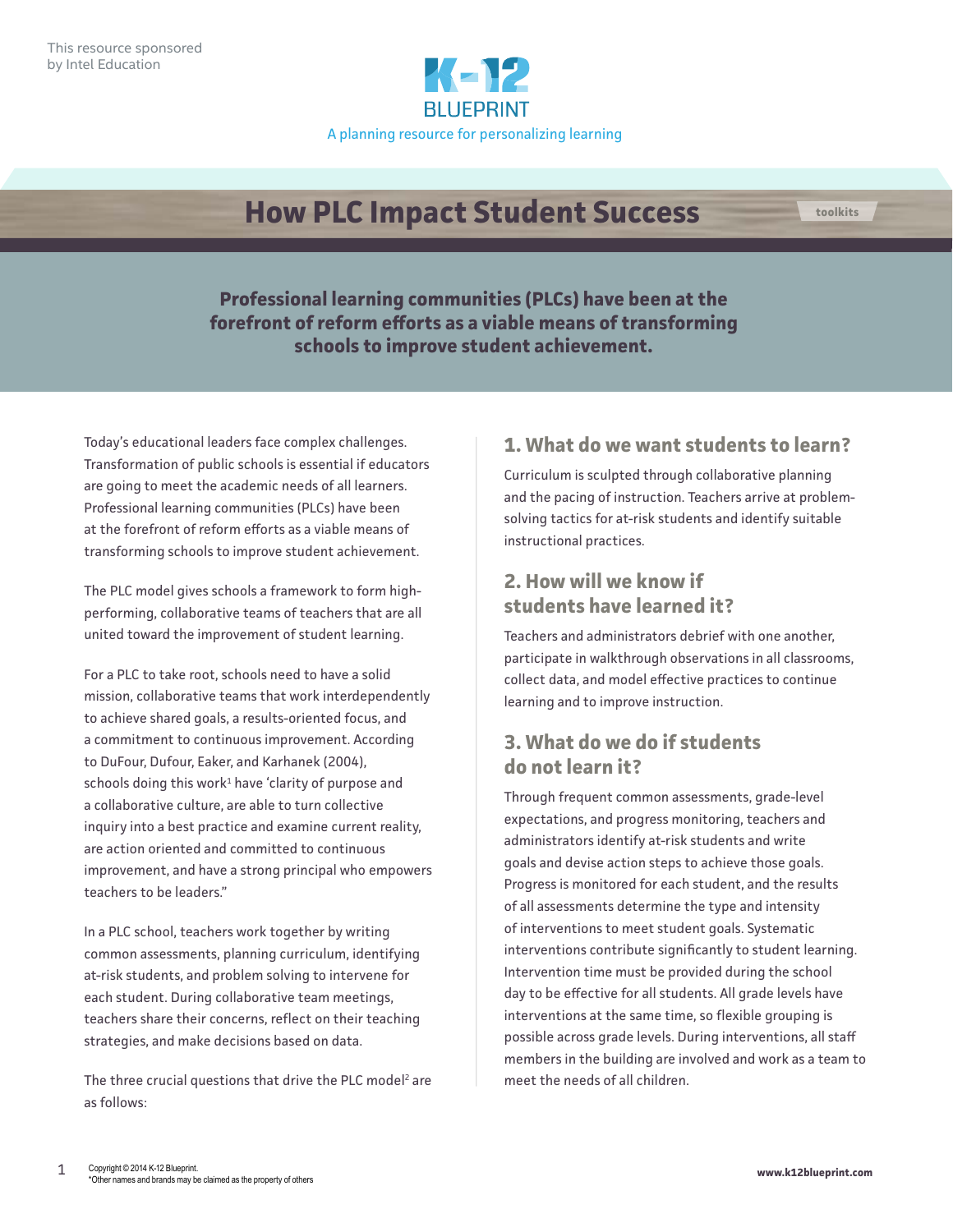## **By The Numbers**

PLCs empower the faculty and administration to work collectively to provide quality instruction and improve student learning. Nationwide, the impact of the PLC model on teaching and learning has been impressive. Missouri Assessment Program (MAP) data showed a 24.1 percent gain in advanced and proficient scores for communication arts between 2001 and 2005. There was also a 12.2% increase between 2002 and 2007 in the number of first-grade students scoring at grade level on the Developmental Reading Assessment (DRA) end-of-year  $test<sup>3</sup>$ .

After failing to meet a 7th grade mathematics state benchmark, Ohio's Reynoldsburg City School District came up with an action plan. During the 2006–2007 school year, teachers were to create, implement, and analyze Quarterly Common Assessments and the data as part of their department meetings. Student results from the quarterly assessments provided timely feedback.

Teachers utilized the results from the assessments to monitor which instructional strategies were more effective based on the data and academic gains. Areas of weakness on the common assessments were reviewed and discussed. General weaknesses were analyzed to determine if the clarity of the question was the cause, or whether it was an area in which a different instructional approach was needed. Individual teachers reviewed their data and assessed what more they could have done to improve students' performance in mathematics.

Out of the math meetings came about three types of math intervention programs. One program featured a hands-on mathematics approach where select students were targeted by prior student achievement data, with the teacher individualizing math instruction to meet the needs of each child in her class. This class was run as a learning community where every student was expected to participate in the learning process, as each student brought a special talent to the class.

Another program consisted of two intervention teachers who targeted a small group of slightly under-performing students and provided them with a daily second class of mathematics." Specialized instruction, which combined one-on-one support, whole-group instruction, and a review of building-wide content deficiency areas, was provided in hopes that the students would be successful during the next state testing.

The last intervention was a change in Reynoldsburg's enrichment program that was designed to accelerate student achievement for those already exceeding state minimum mathematics standards.

The reorganization of classes at Reynoldsburg City School District was supported and driven by data. The notion of accelerating the top and bottom student groups while strengthening the middle group was a critical piece in improving the math department.

Overall, teachers of Reynoldsburg's math intervention program have utilized "teach to mastery" instructional strategies. Math teachers work collaboratively and use data from common assessments to drive instructional practices. Due to the efforts of these dedicated teachers, Ohio's Battelle Memorial Institute, a private, nonprofit applied science and technology development company, recognized Reynoldsburg Junior High School for their progress in raising math achievement. In the 7th grade, math scores increased over 20 points (36% increase) from 58% (Spring 2006) to 78% (Spring 2007).<sup>4</sup>

But this sort of achievement not only requires an investment of energy, but one of time as well. According to Michael Fullan<sup>5</sup>, it takes approximately three years for an elementary school and six years for a high school to achieve successful change: "Put in terms of the change process, there has been strong adoption and implementation, but not strong institutionalization."

Skilled leaders are needed for this kind of change to endure time. Once the transformation to the PLC model is complete, student achievement is positively impacted.